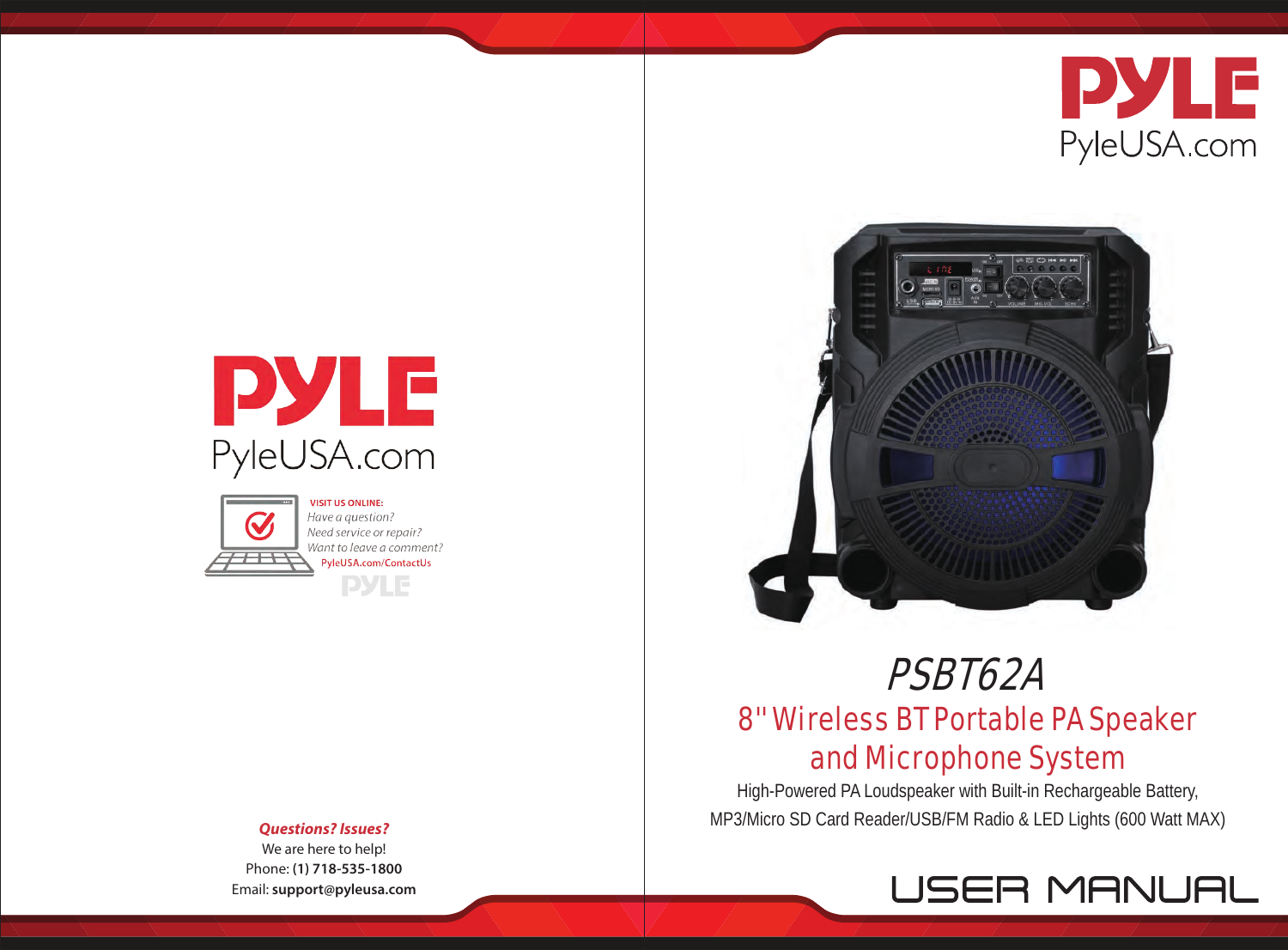#### *IMPORTANT SAFETY INSTRUCTIONS*

#### 1. **Read and keep these instructions.**

- 2. Heed all warnings.
- 3. Follow all instructions.
- 4. Do not use this apparatus near water.
- 5. Clean only with a dry cloth.
- 6. Do not block any ventilation openings. Install in accordance with the manufacturer's instructions.
- 7. Do not install near any heat sources such as radiators, heat registers, stoves, or other apparatus (including amplifiers) that produce heat.
- 9. **Do not defeat the safety purpose of the polarised or ground plug:** A polarised plug has two blades with one wider than the other. The wide blade is provided for your safety. When the provided plug does not fit into your outlet, consult an electrician for replacement of the obsolete outlet.
- 10. Protect the power cord from being walked on or pinched particularly at plug, convenience receptacles, and the point where they exit from the apparatus.
- 11. Only use attachments/accessories specified by the manufacturer.
- 12. Use only with a cart, stand, tripod, bracket, or table specified by the manufacturer, or sold with the apparatus, a cart is used, use caution when moving the cart/apparatus combination to avoid injury from tip-over.
- 13. Unplug this apparatus during lightning storms or when unused for long periods of time.
- 14. Refer all servicing to qualified service personnel. Servicing is required when the apparatus has been damaged in any way, such as power supply cord or plug is damaged, liquid has been spilled or objects have fallen into the apparatus, the apparatus has been exposed to rain or moisture, does not operate normally, or has been dropped.
- 15. To reduce the risk of fire or electric shock, do not expose this apparatus to rain or moisture.
- 16. Apparatus should not be exposed to dripping or splashing and no objects filled with liquids, should be placed on the apparatus.
- 17. Use only with the battery which specified by manufacturer.
- 18. The power supply cord set is to be the main disconnected device.

#### *WARNING*



 This symbol indicates that dangerous voltage constituting a risk of electric shock is present within this unit.



 This symbol indicates that there are important operation and maintenance  $\mathbf{I}$  instructions in the literature accompanying this unit.

#### *1. FOR OUTDOOR USE:*

To reduce the risk of fire or electric shock, do not expose this apparatus to rain or moisture.

#### *2. UNDER WET LOCATION:*

 Apparatus should not be exposed to dripping or splashing and no objects filled with liquids, such as vases should be placed on the apparatus.

#### *3. SERVICE INSTRUCTIONS:*

**CAUTION** - These servicing instructions are for use by qualified service personnel only. To reduce the risk of electric shock, do not perform any servicing other than that contained in the operating instructions unless you are qualified to do so.

# *Tips - To Prolong the Life of Rechargeable Batteries*

- 1. Store portable system with batteries in a fully charged condition. 8-10 hours to fully charge.
- 2. The battery prefers a partial rather than a full discharge. A partial discharge reduces stress and prolongs battery life.
- 3. Avoid frequent full discharges because this puts additional strain on the battery.
- 4. Avoid keeping the battery at full charge and high temperature.
- 5. Fully charge the system at least once every 3~6 months. Battery may not charge if not charged for a prolonged periods of time.
- 6. Do not freeze the battery. Store in a dry, cool place away from heat. Elevated temperature reduces battery lifespan.
- 7. Rechargeable batteries have a limited number of charge cycles and may eventually need to be replaced. Battery life and number of charge cycles vary by use and settings.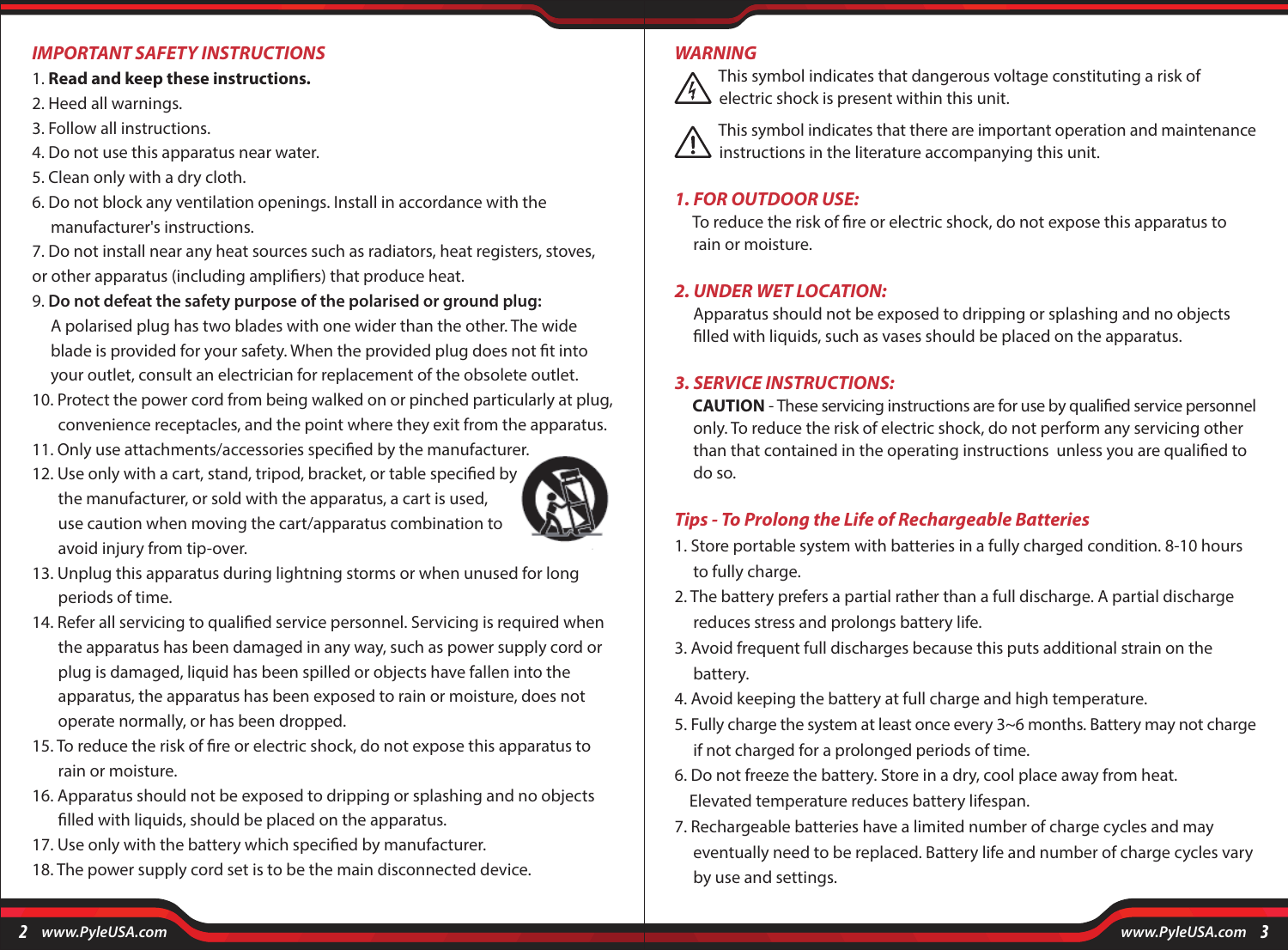# *Control Board Functions*



11. USB input 12. AUX input 13. Power on/o

14. Music volume control

15. Microphone volume control 16. Microphone echo control

- 1. Mic input
- 2. Micro SD card input
- 3. Power adaptor input
- 4. Light on/o
- 5. Input Mode Swith
- 6. Record to USB/Micro SD card
- 7. Cycling mode
- 8. Previous song
- 9. Play/Pause

10. Next song; Under BT mode, Press and hold for 3 seconds to start TWS\*

#### *\*Instructions on TWS (True Wireless Stereo):*

- 1. To start TWS, you need to first have two pcs. of PSBT62A.
- 2. Turn ON both speakers and switch them to Wireless BT mode.
- 3. Press and hold the next song button on either speakers for 3 seconds, then it will automatically connect to another speaker wirelessly.
- 4. Use your phone to connect the speaker by Wireless BT.
- 5. To exit the TWS mode, long press the next song button for 3 seconds.

# *TroubleShooting*

| <b>PROBLEM</b>                                                                                    | <b>POSSIBLE CAUSE</b>                                                                              | <b>SOLUTION</b>                                                                   |
|---------------------------------------------------------------------------------------------------|----------------------------------------------------------------------------------------------------|-----------------------------------------------------------------------------------|
| No Sound or Faint<br>Sound From Speaker                                                           | Volume turned down                                                                                 | Adjust volume                                                                     |
|                                                                                                   | Power switch is turned off                                                                         | Turn power switch on                                                              |
| Power Indicator<br>Not ON                                                                         | Power switch is turned off                                                                         | Turn power switch on                                                              |
|                                                                                                   | Rechargeable Battery is<br>discharged                                                              | Plug into AC outlet<br>to recharge                                                |
|                                                                                                   | Rechargeable Battery is<br>"dead"                                                                  | Replace battery and plug<br>into AC outlet to recharge                            |
| <b>Distorted Sound</b><br>From Speaker                                                            | Volume set too high                                                                                | Reduce volume                                                                     |
|                                                                                                   | <b>Excessive wind noise</b><br>breath "pops"                                                       | Use windscreen on<br>wireless & wiredmicrophone                                   |
|                                                                                                   | Input signal too strong                                                                            | Adjust input signals                                                              |
| <b>Excessive Feedback</b>                                                                         | Microphone too close or<br>directly in front of the<br>speaker                                     | Move microphone away<br>from the speaker                                          |
|                                                                                                   | Volume set too high                                                                                | Recharge                                                                          |
|                                                                                                   | Microphone too far from<br>sound source (requiring<br>the volume to be turned<br>up to compensate) | Speak closer to the<br>microphone or move<br>microphone closer to<br>sound source |
| Weak, Distorted Sound.<br><b>Power Indicator Flickers</b>                                         | Batteries level is low                                                                             | Plug into AC outlet to<br>recharge                                                |
| <b>Excessive Hum or Noise</b>                                                                     | Input Cable not shielded                                                                           | Use shielded cable                                                                |
| <b>Shortened Battery</b><br>Life                                                                  | Old or overused battery                                                                            | Recharge or replace<br>battery                                                    |
|                                                                                                   | Battery is not charged<br>for over $3\neg 4$ months                                                | Recharge or replace<br>battery                                                    |
| <b>Battery CHARGE</b><br><b>Indicator Not Flickering</b><br>when plugged into<br><b>AC Outlet</b> | Rechargeable Battery is<br>"dead"                                                                  | Recharge or replace<br>battery                                                    |
|                                                                                                   | Battery is not charged<br>for over $3 - 4$ months                                                  | Replace battery                                                                   |